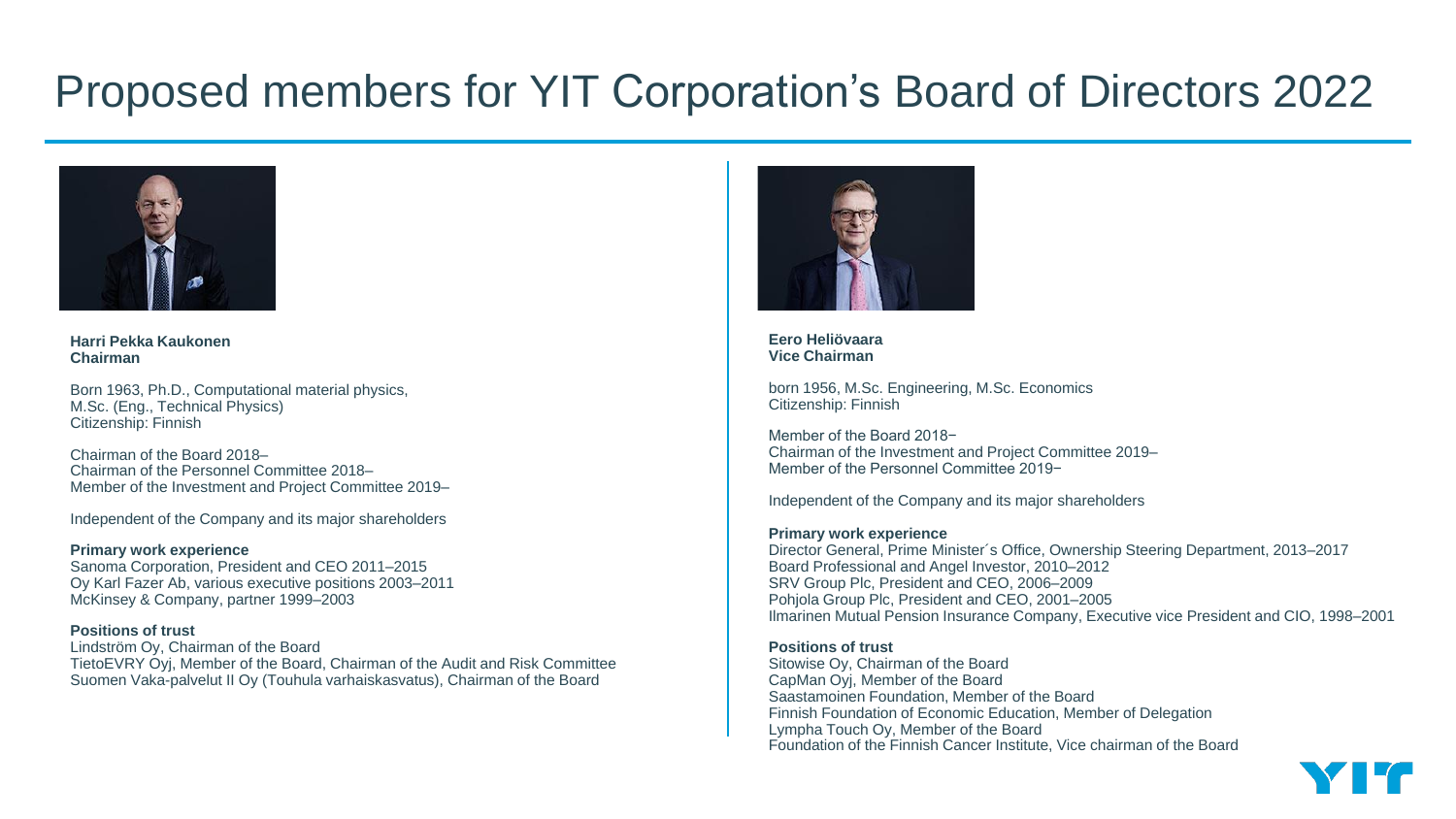

**Frank Hyldmar Member**

born 1961, M.Sc.(Econ.)

Current position: Citizenship: Danish

Member of the Board 2019– Member of the Audit Committee 2019–

Independent of the Company and its major shareholders

#### **Previous positions**

CEO of Techem GmbH 2015–2019 Elster SE, London, Brussels, Raleigh, Mainz, CEO Electricity and Smart Grid business division 2006 – 2015 DHL Brüssels and Bonn, Executive Director Global Marketing and Sales 2000 –2006

# **Positions of trust**

-



**Casimir Lindholm Member**

born 1971, M.Sc.(Econ.), MBA

Current position: President and CEO, Eltel Group, 2018– Citizenship: Finnish

Independent of the Company and its major shareholders

# **Previous positions**

Lemminkäinen Group: President and CEO, 2014–2018; Deputy to CEO 2014; Executive Vice President, Building Construction Finland 2013–2014 Eltel Group and Eltel Networks Infranet AB: various managerial positions, 2008–2012

# **Positions of trust**

Cargotec Oyj, Member of the Board 2021– Uponor Oyj, Member of the Board 2018– Hartwall Capital Oy, Member of the Board 2018–2021 Varma Mutual Pension Insurance Company, Member of the Board 2017–2018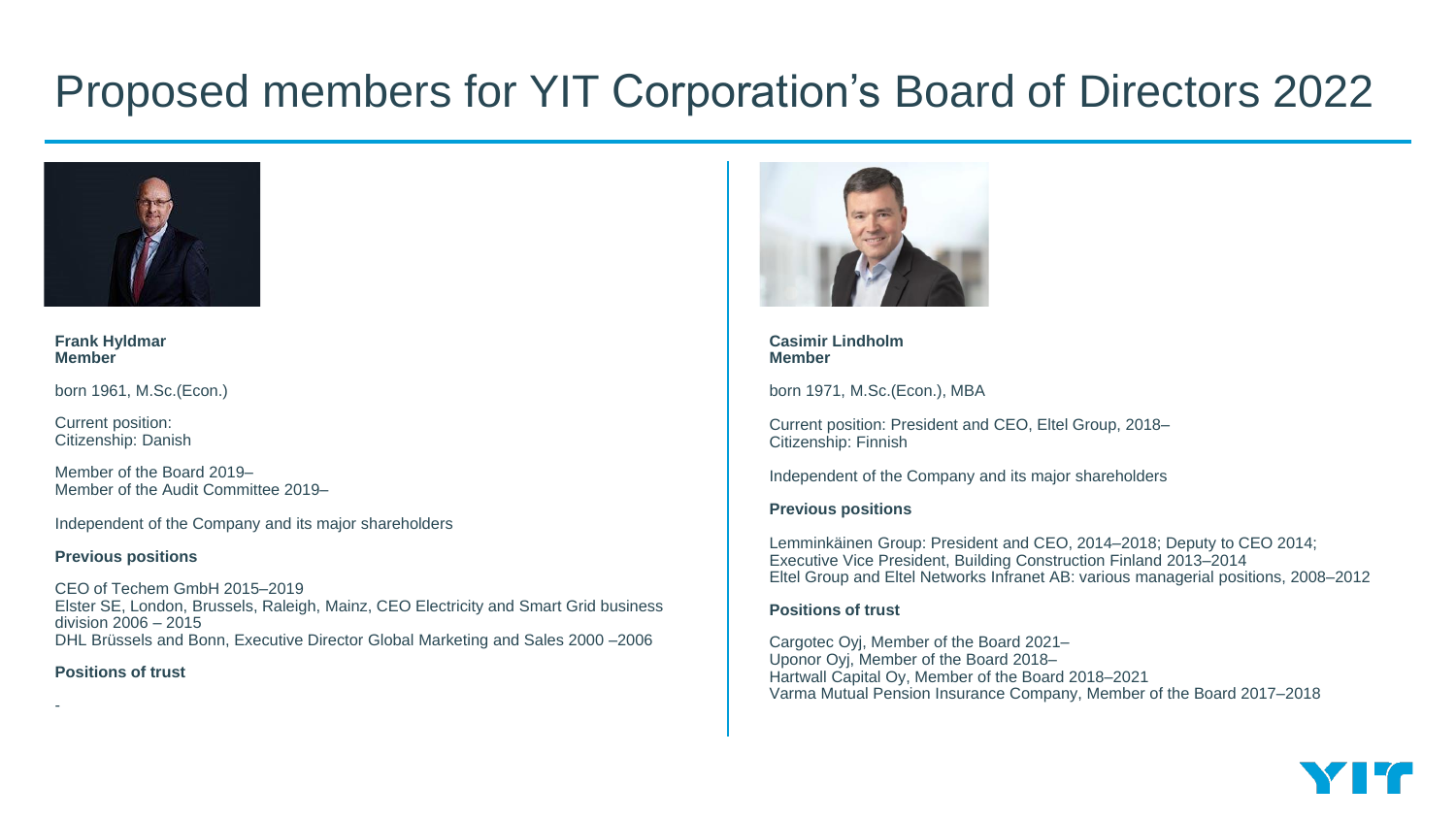

**Olli-Petteri Lehtinen Member**

born 1960, Master of Economics Citizenship: Finnish

Member of the Board 2018– Chairman of the Audit Committee 2019–

Independent of the Company and its major shareholders

# **Primary work experience**

Nordea Bank Concern: Director of various positions in Finland and Nordic countries 2001–2017 Vectia Ltd, senior partner and co-Owner 2000–2001

# **Positions of trust**

Nordic Trustee Oy, Chairman of the Board Korkia Oy, Member of the Board Are Oy, Member of the Board



#### **Jyri Luomakoski Member**

Born 1967, MBA Citizenship: Finnish

Independent of the Company and its major shareholders

# **Primary work experience**

Uponor Group: President and CEO 2008–2021; Deputy CEO 2002–2008; CFO 1999-2008 Asko Oyj and Oy Uponor Ab: CFO 1999 Various managerial positions at Oy Uponor Ab, Oy Lars Krogius Ab and Datatrans Finland and Germany

# **Positions of trust**

Purmo Group, Member of the Board and Chairman of the Audit Committee 2021– Fiskars Group: Vice Chairman of the Board 2018–; Chairman of the Audit Committee 2016– Varma Mutual Pension Insurance Company: Member of the Board and of the Audit Committee 2015–